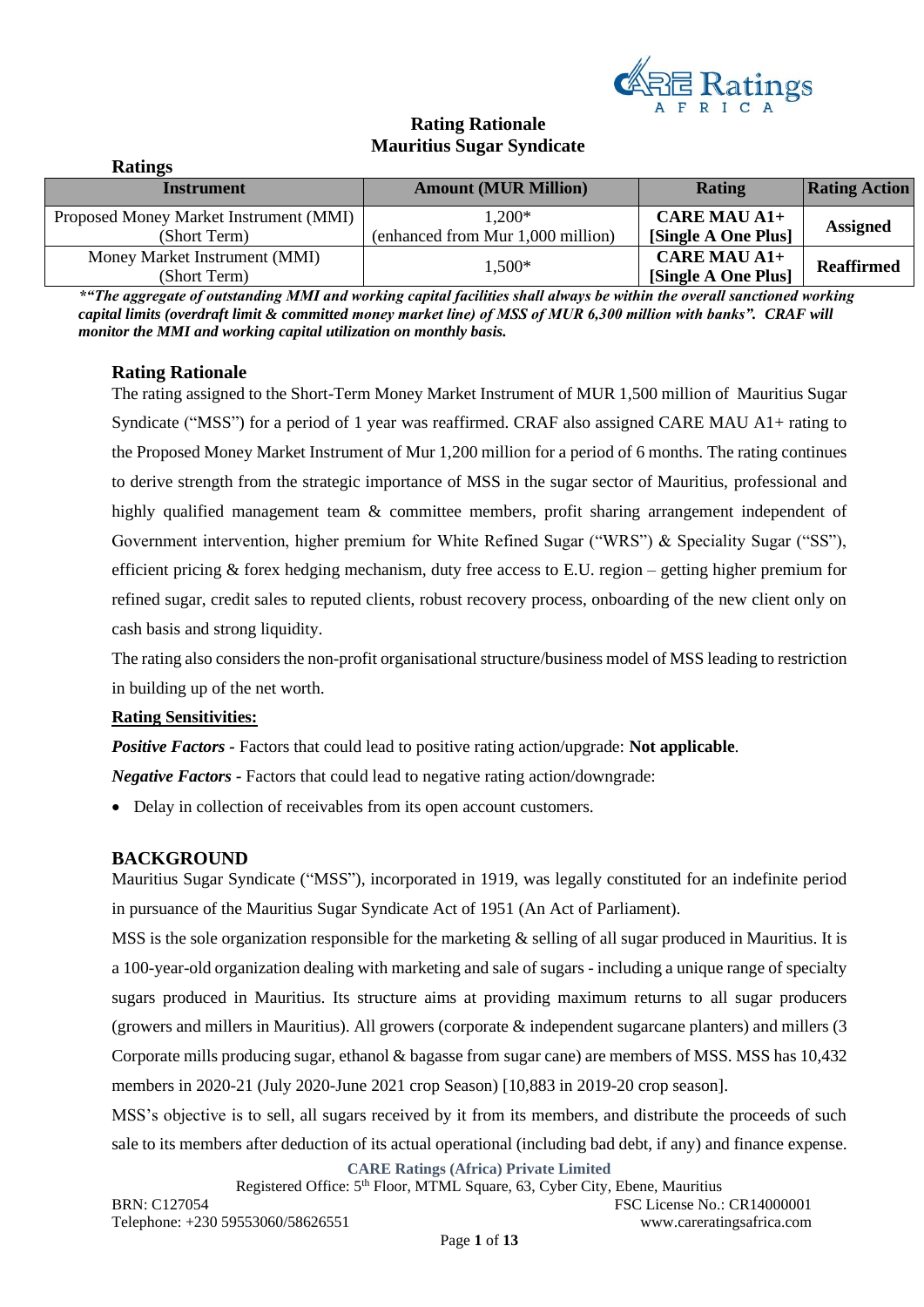

MSS also imports non originating raw sugar (NOS), get it processed in the local mills for sale in the local and international market. Profit from such transactions is also distributed among the members. The sugars produced in Mauritius are almost fully exported (97%). MSS sells majority of the sugars in European Union (around 65%) followed by African regional market (through COMESA) (around 25%), USA and others. MSS's operations are structured into specialized departments geared to provide support services of direct relevance to its core business, namely marketing and sales, logistics and planning, finance and accounts, service assistance to producers, thus ensuring quality and food safety for the sugars supplied.

#### **Rating Approach**

MSS is a Non-profit organisation. Profit is not a motive of MSS and build-up of net worth is restricted because of its business model. The Syndicate aims at providing maximum returns to the growers (cane planters) and millers (producing sugar, ethanol  $\&$  bagasse from the cane) by way of procuring  $\&$  selling the entire sugar produced in Mauritius and distribution of the proceeds during the year after ensuring deduction of its actual operational (incl. bad debt, if any) and finance expenses. Thus, entire profit generated by MSS gets distributed to the growers and millers.

MSS has a steady cash flow mechanism, wherein MSS releases funds to growers & planters through a twostep price payment mechanism during the year. In the beginning of every Crop year (July), MSS fixes an indicative sugar price based on the expected sugar production, demand & prices of sugar in its export markets and after considering all its indicative operational and finance expense. It releases 80% of the indicative price to the small planters and 60% of the indicative price to the large planters & millers by borrowing from the Banks. The balance 20-40% is released at the end of the Crop year (June) once the final sugar price for the crop year is fixed by MSS - after considering the actual sales and expenses. The collection from the debtors is utilized to repay the short-term borrowings to banks (utilized to pay to the growers and millers).

MSS's Net worth should be ideally NIL as on all Account closing dates since MSS distributes all the excess profit after meeting its expenses. However, Net worth was MUR (65) million as on June 30, 2020 (MUR 12 million as on June 30, 2019) due to unrealized gains/(losses) on various derivative contracts MSS has taken to hedge the currency fluctuation.

MSS's loans (from Banks and Financial Institution) are secured by preferential lien over all sugars as conferred by Government Ordinance No.87 of 1951. (Point 5 Pg 2 of Mauritius Sugar Syndicate ACT).

**CARE Ratings (Africa) Private Limited**

.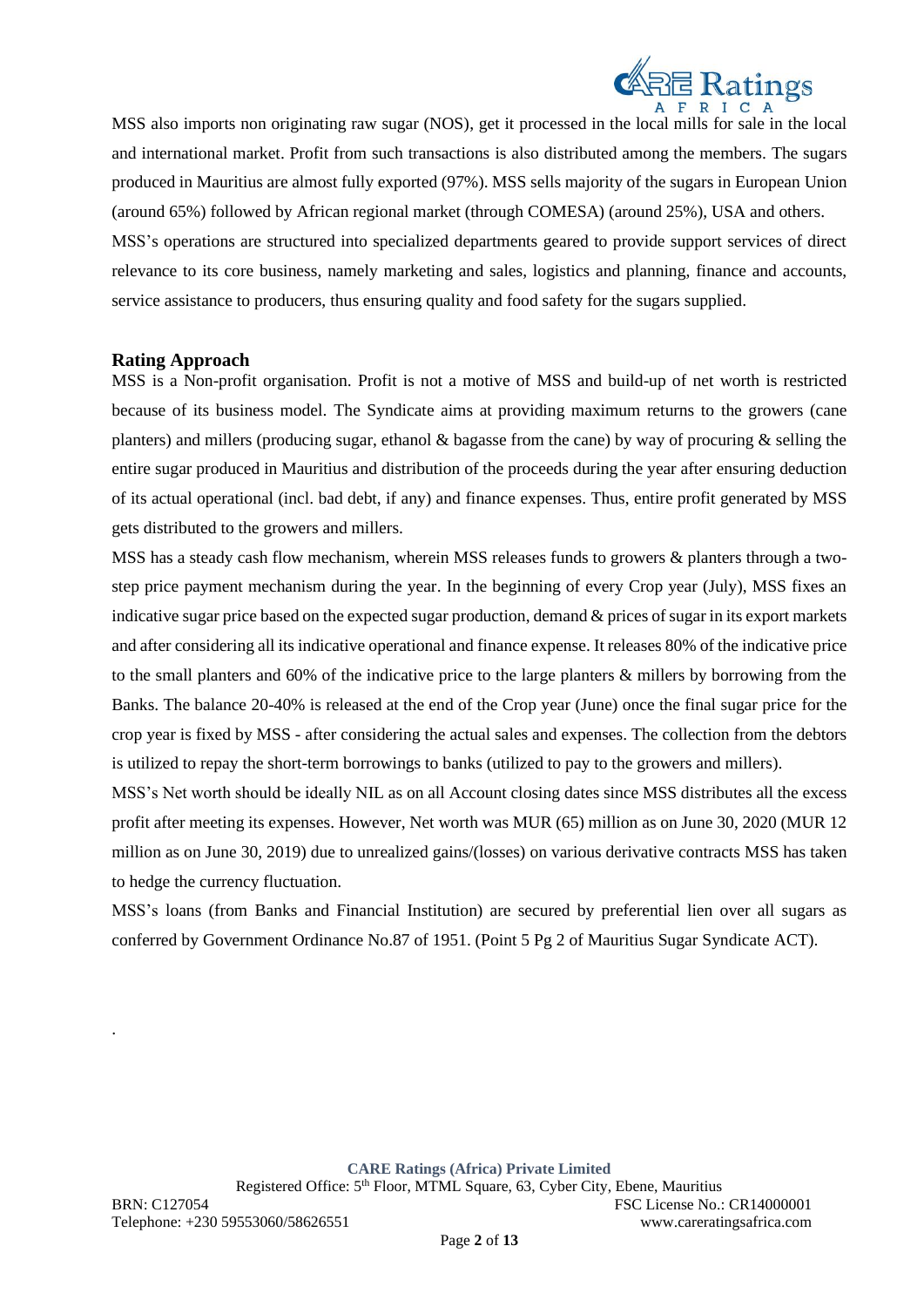

## **CREDIT RISK ASSESSMENT**

#### **Strategic importance of MSS in the sugar sector of Mauritius**

MSS is the sole organization responsible for the marketing and selling of all sugars produced in Mauritius. It is a 100-year-old organization dealing with marketing and sale of sugars - including a unique range of specialty sugars [White refined sugar –(WRS) and Specialty Sugar (SS)] produced in Mauritius.

All sugarcane growers (20 Corporate planters, 150 Cooperatives and 5,800 individual sugarcane planters) and millers (3 Corporate mills producing sugar, from sugar cane) of Mauritius are members of MSS. Its structure aims at providing maximum returns to all its members.

### **Growers or planters**

In Mauritius, sugar cane is cultivated on a total area of around 50,000 hectares (Ha) and the island has the capacity to produce some 350,000 - 400,000 tons of sugar annually. 5,800 individual planters (cultivating on less than 10 hectares) grow sugarcane on some 11,000 hectares and contribute to 20-22% of national sugarcane production. The balance (around 78- 80%) is supplied by 20 corporate planters (ENL Agri, Omnicane Agri, Terra Agri, Alteo Agri, Medine, etc.) and 150 Cooperatives.



## **Millers and Refiners**

At present, there are 3 millers in Mauritius - Omnicane Milling Operations Limited (CARE MAU BBB+ Stable), Alteo Milling Limited (holding company Alteo Limited rated CARE MAU A Stable) and Terra Milling Limited. Annually all three millers together crush  $3,000,000 - 3,500,000$  of sugar cane and produces 300,000-350,000 tons of raw sugar annually. Post closure of Medine Sugar estate's mill in 2019 and as per Agreement between the other 3 millers and the MSS, 42% of annual cane production by Medine (around 350,000 tonnes) goes to Omnicane for crushing and balance to Alteo and Terra.

In July 20-June 21, 3 mills produced 270,000 tons of raw sugar (330,000 tons of raw sugar was produced in July 19- June 20).

#### **Highly qualified management team & committee members**

Mauritius Sugar Syndicate is managed and administered, as provided by its Articles of Association (1967), by a Statutory Committee known as the "Committee" which comprises 22 members (14 representatives of the corporate sector of the industry including corporate growers and 8 representatives of large and small cane planters). The representatives of the corporate sector are appointed by the relevant members while the planters' representatives are appointed by the Minister of Agro-Industry and Food Security upon recommendation of their respective associations. Details of few of the Committee members are as below:

**CARE Ratings (Africa) Private Limited**

Registered Office: 5<sup>th</sup> Floor, MTML Square, 63, Cyber City, Ebene, Mauritius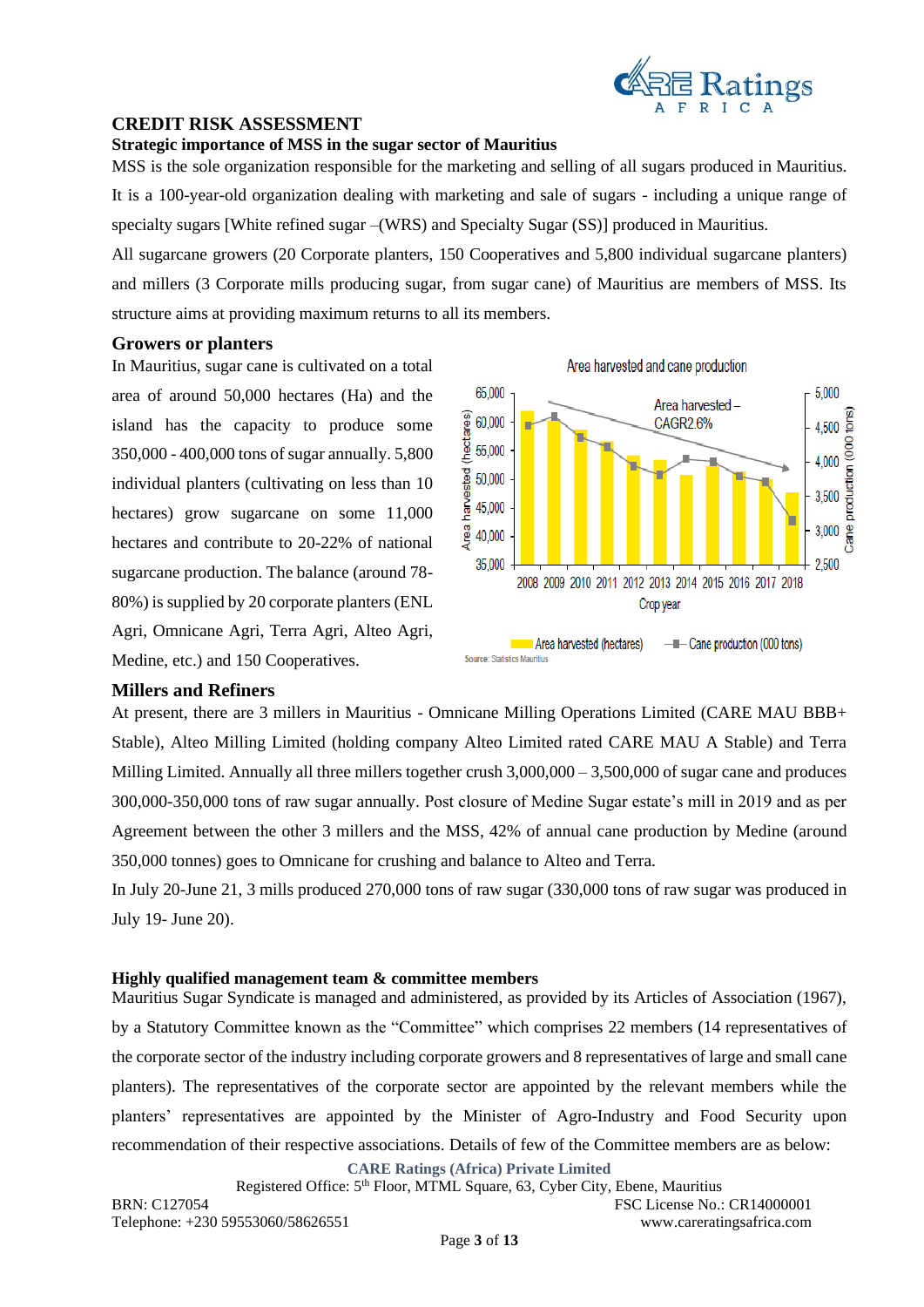

|                                                                                   | FRICA                           |
|-----------------------------------------------------------------------------------|---------------------------------|
| <b>Name</b>                                                                       | <b>Designation</b>              |
| Keeshorlal Gungah                                                                 | President                       |
| Jacques Marrier D'Unienville (Omnicane Limited)                                   | Vice - President                |
| Andre Bonieux (ALTEO Limited)                                                     | Millers' representative         |
| Hector Espitalier-Noël (ENL Limited)                                              | Millers' representative         |
| Nicolas Maigrot (Terra Mauricia Ltd)                                              | Millers' representative         |
| Dhiren Ponnusamy (Medine Group)                                                   | Millers' representative         |
| Jean Li Yuen Fong (Ex- Director of Mauritius Sugar Producers' Association)        | Millers' representative         |
| Amal Kumar Mohabeer Mungur (Ex-President of the Mauritius Chamber of Agriculture) | Millers' representative         |
| Heymant Rao Sonoo                                                                 | Large planters' representatives |
| Jugdutt Rampersad (Director of SIFB and member of the Mauritius Heart Foundation) | Small planters' representatives |

Mr. Keeshorlal Gungah, current President of MSS, holds more than 50 years of experience in Agriculture, with long service in the Tea industry. Mr. Jacques Marrier D'Unienville is the Vice President. They are assisted by Mr. Devesh Dukhira, CEO of MSS, and a team of experienced professionals. Mr. Dukhira, who joined MSS in 2001 and appointed as CEO in 2015, holds an MSc in Business Administration and Management from Boston University.

#### **Profit-sharing arrangement independent of Government intervention**

MSS sells all sugars, it receives from its members, and then distributes the proceeds of sale after deduction of its actual operational and finance expenses. It is the final Authority to fix the indicative (beginning of Crop year - July) & final sugar price (end of Crop year – May-June) for any Crop year in Mauritius.

Indicative crop price is fixed on expected sales price and MSS distributes 60-80% of the indicative price (60% to large planters & 80% to small planters) at the beginning of Crop season. Final price is fixed on actual revenue & expenses at the end of crop year. Post fixation of the final price, MSS distributes the balance to the growers & millers. Hence, MSS will never incur a profit or a loss. *78% of the final Syndicate price is paid to the growers and 22% of the Syndicate price is paid to the millers.*

Govt. of Mauritius (GoM) does not interfere into the fixation of the final sugar price. However, in case of lower sugar prices worldwide, which in turn translates into a lower sugar price for local growers and millers, the Govt provide subsidies to the growers through MSS. In FY17 and FY18, due to lower sugar prices in European Union and world market Govt. of Mauritius from Sugar Insurance Fund Board provided compensation and loans to the sugar producers, which enabled them to reduce losses in these years. The compensation and loans are provided through MSS.

#### **Higher premium for White Refined Sugar (WRS) & Speciality Sugar (SS)**

Mauritius mainly exports WRS and SS, which is in high demand in Europe and U.S. market. The specialty sugar fetches higher premium compared to raw sugar and provides higher return to the producers. In recent years, unfavourable weather condition in Europe led to the reduction in the beet sugar production in the area. This led to higher demand for special sugars produced in Mauritius in the EU market (65% of the export market of Mauritius).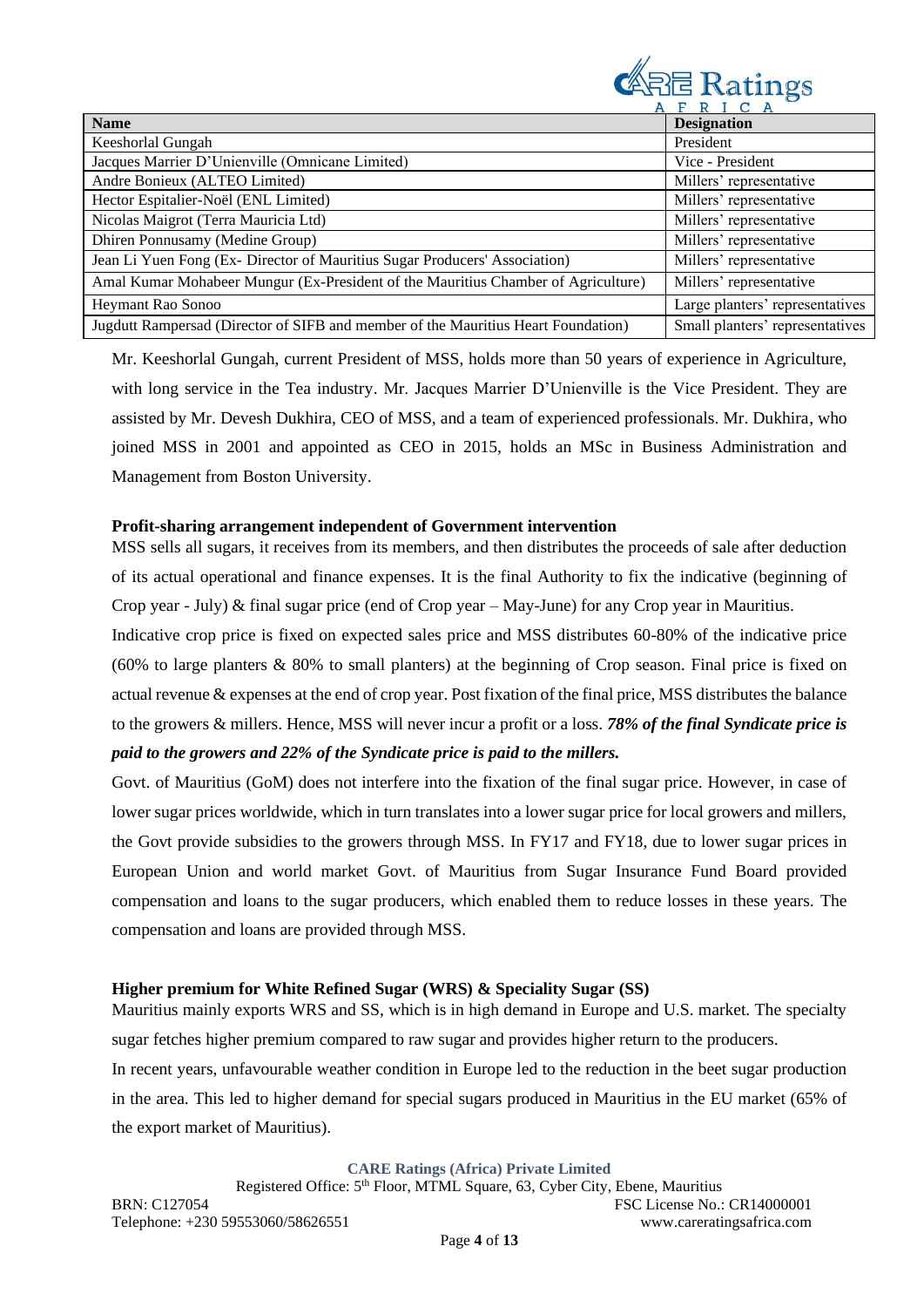

Mauritius produces WRS and 18 varieties of Special Sugars SS which includes different types of Demerara, Muscovado and Golden Caster sugar. These sugars command a premium in the European market over the normal sugar. Different varieties of sugar produced in Mauritius are as under:



All the millers send their entire raw sugar production to MSS. MSS then re-allocates the raw sugar to the producers of WRS and SS as per the demand in EU market. MSS pays a conversion price to the refiners based on a fixed percentage of the FOB price of white refined sugar and speciality sugars.

#### **Efficient pricing Mechanism**

MSS first deducts the manufacturing premium (conversion Fees) paid to the producers of WRS and SS [converting raw sugar into special sugar and WRS] and its common expenses from the revenue received from sale of sugar. The net revenue (comprising of the mark-up derived from these value-added sugars) is then distributed to all categories of growers/planters and millers as part of the ex-Syndicate price based on tonnage of sugar accrued. The income and expenditure statement for each crop year is published in the MSS Annual Report and illustrates the calculation of the ex-Syndicate price, in MUR per ton of sugar.

Special sugars are segmented into 3 main classes: Production costs, product making complexity and production process and then they are classified as good, better, and best range branding.

For pricing purposes, market feedback and competition are taken into consideration. Marketing and promotion fees are included in the price to customers for promoting the brand of "Mauritius sugar".

MSS communicates the Indicative and final price of every year in its website. The price communicated for last 3 years are as under:

| <b>Sugar Season</b> | <b>Communicated</b> | <b>Indicative Price (MUR/ton)</b> | <b>Final Price (MUR/ton)</b> |
|---------------------|---------------------|-----------------------------------|------------------------------|
| July 2019-June 2020 | <b>July 2019</b>    | 10.000                            | 11.384                       |
| July 2020-June 2021 | July 2020           | 13.000                            | 14.062                       |
| July 2021-June 2022 | July 2021           | 14.750                            |                              |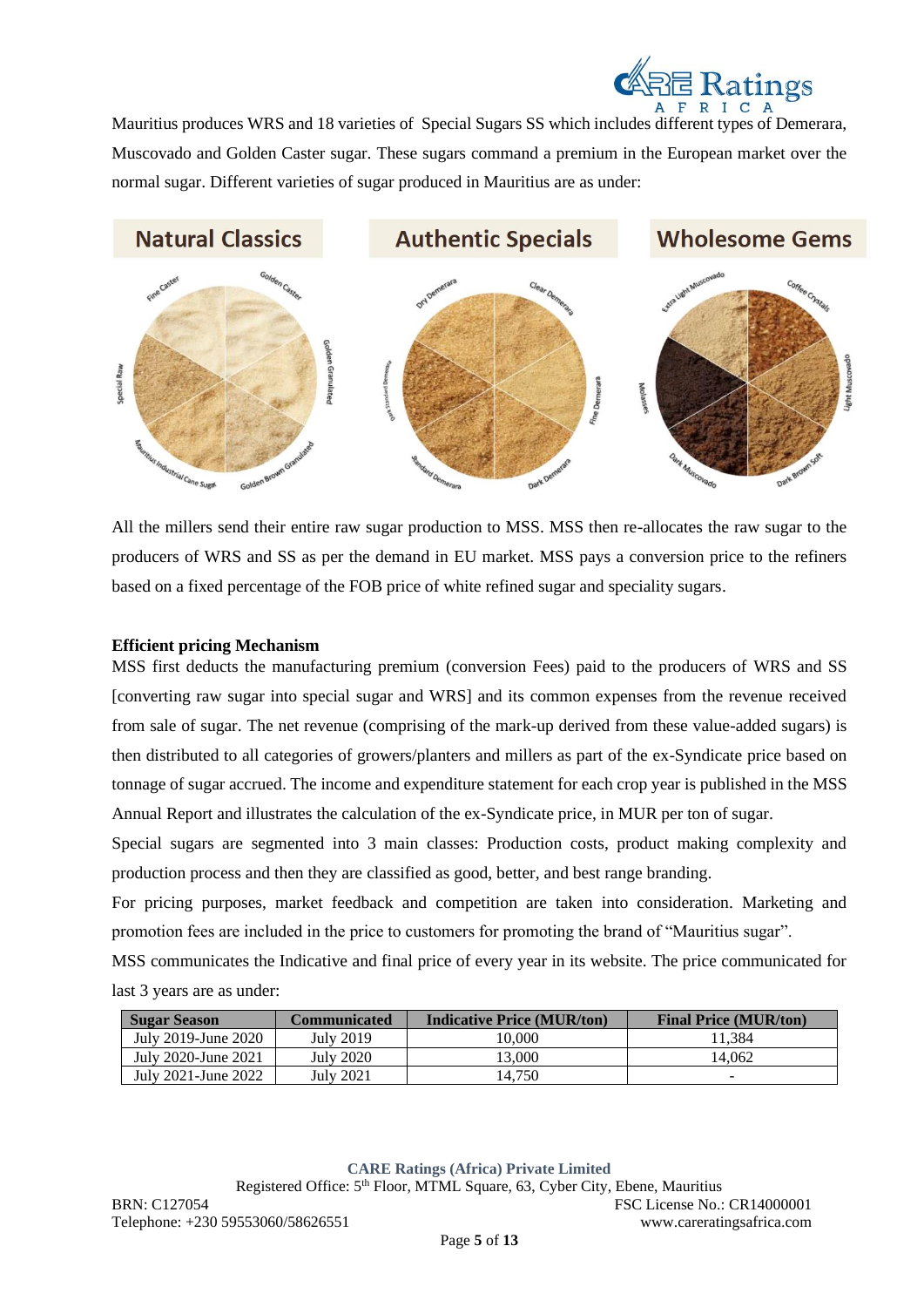

## **Export primarily in E.U region due to duty Free access**

MSS exports around 97% of the sugar produced in Mauritius. Export destinations are as under: -



MSS, which is already present in over 55 countries across the world, with total of 120 customers, continues to strengthen its energies towards further market diversification. Break-up of export and local sales:

| <b>International Market</b>               | $(2018-19)$ | $\frac{0}{0}$ | $(2019-20)$ | $\frac{0}{0}$ | $(2020-21)$ | $\frac{0}{0}$ |
|-------------------------------------------|-------------|---------------|-------------|---------------|-------------|---------------|
|                                           | <b>Tons</b> |               | <b>Tons</b> |               | <b>Tons</b> |               |
| European Union                            | 232,735     | 64            | 260,046     | 74            | 224,561     | 65            |
| African regional market (through COMESA)- | 101,366     | 28            | 63.148      | 18            | 101.734     | 27            |
| sugar deficient and protected market      |             |               |             |               |             |               |
| World market (incl. local sales)          | 20,685      | 5             | 16,652      | 5             | 17,363      |               |
| <b>United States</b>                      | 10.936      | 3             | 13,381      |               | 12.959      |               |
| <b>Total Export</b>                       | 365,722     |               | 353,227     |               | 356,617     |               |
| Total sales in local market               | 16.080      |               | 11.326      |               | 15,246      |               |
| <b>Total Sales</b>                        | 381,802     |               | 364,553     |               | 371,863     |               |

MSS sells sugar primarily in European Union in Regions (Southern Europe - Greece, Italy and Southern Spain), which pays the highest premium for refined sugar. Mauritius, as a member of the Eastern and Southern African (ESA) trade bloc, continues to benefit from duty-free access to the E.U. market. Due to preferential trade access, MSS has the ability to arbitrate sales, especially for WRS, between the EU and non-EU markets, in light of the most remunerative market prices obtainable and the EUR/US\$ exchange rate. It also has duty free access to U.S. market for 12,500 tons annually.

Post significant dip in sugar prices in E.U due to higher beet sugar production in FY17 & FY18, MSS is trying to mitigate risk of relying solely on E.U. by exploring other markets such as U.K., India, China and Africa. Post Brexit it has entered into Agreement with U.K. to supply special sugar. In, FY21, MSS has entered into an Agreement with India to export Special Sugar (10,000 tons in Year 1 to 40,000 tons from Year 3 onwards). In FY20, MSS has also entered into the agreement with China for export of Special Sugar (15,000 tons in Year 1 to be increased to 50,000 tons in Year 8).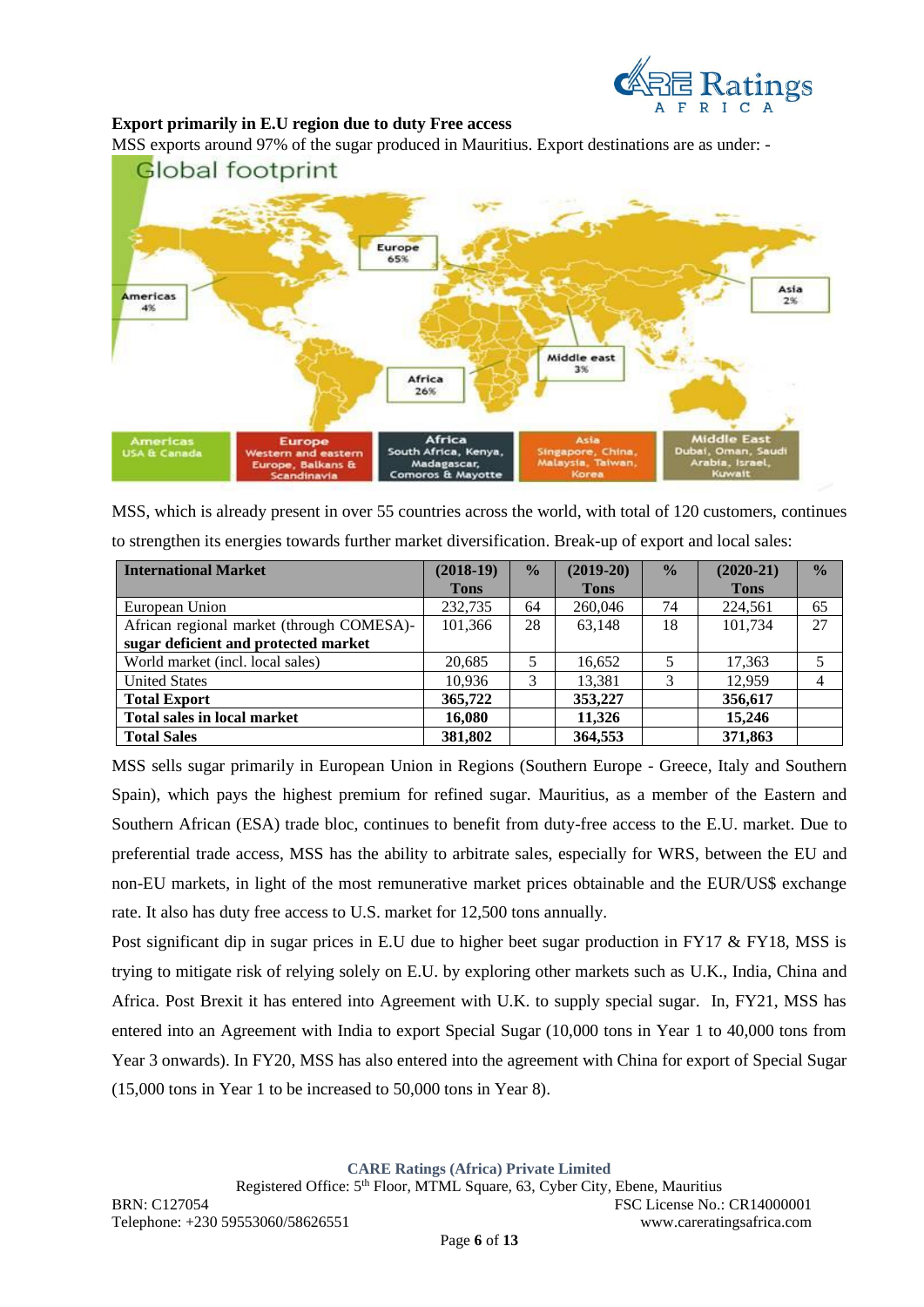

## **Credit sales to Reputed clientele**

MSS, supplies its range of special sugars to diverse clientele in Europe, USA, Africa and local market. It sells sugar on credit terms (44% in FY20 and 54% in FY21) to only those customers with whom they have long standing relationship. It has signed contracts with these clients for 10-60 days credit term. In case of all other clients including sales in local market, the Syndicate, after selling the sugar, allows shipment of sugar only after receiving full payment in advance.

MSS has open accounts only with those clients – who are reputed and with whom it has had long standing working relationship. These clients can benefit from credit terms ranging from 30-60 days for exports worth to Rs 75-100 million per month. In case of delay in payment by more than 20 days from delivery of sugar, MSS can halt next shipment (even on transit).

One of such clients is Cristal Union , to whom the MSS has been supplying sugars for more than 20 years. For last 5 years, MSS has entered into a Marketing Agreement with Cristalco, the trading arm of Cristal Union, whereby it sells MSS's sugar in different countries in Europe (Spain, Greece, Germany, France, Netherlands, Italy etc.) and shares the final profit. This agreement benefits MSS in terms of higher sugar price. MSS ships MUR 200-300 million worth of sugar on monthly basis. In case of delay in payment, MSS has the option of blocking the next shipment.

None of these clients have ever defaulted in payment during last 15 years and MSS has also never provided any bad debt or provisioning of these clients. MSS has developed strong business partnerships with these clients over the years. In case of any bad debt, the same will be passed on to the growers & millers as cost.

#### **Robust recovery process**

MSS generally provides a 10- 60 days average credit period on sale of sugar only to those customers with whom they have strong relationship. Break of credit and cash sales for last 3 years:

| <b>Expected Sales Revenue (Mur Million)</b>                                        | <b>FY20</b> | % of total sales | <b>FY21</b> | % of total sales |
|------------------------------------------------------------------------------------|-------------|------------------|-------------|------------------|
| Credit sales - Customers with open account                                         | 3.251       | 44%              | 4.124       | 54%              |
| Cash Sales - Customers making full payment<br>prior to passing title of sugar sold | 4.171       | 56%              | 3.483       | 46%              |
| <b>TOTAL</b>                                                                       | 7.422       | 100%             | 7.607       | 100%             |

Break up of Trade receivables during last 3 years:

| <b>Mur</b> million          | <b>FY19</b> | FY20  | <b>FY21</b> |
|-----------------------------|-------------|-------|-------------|
| - Export proceeds           | 892         | 1,351 | ,229        |
| - Unshipped sugar           | 2.027       | 2.025 | 2.079       |
| - Other                     | 132         |       |             |
| Trade and other receivables | 3.051       | 3.452 | 3,339       |

Export proceeds as on June 30, 2020, has increased from last year due to closure of offices in Europe, wrt to COVID-19 pandemic, leading to delayed payment.

All outstanding debtors pertaining to June 30, 2020, has been fully collected. Export proceeds amounting to Mur 1,229 million as at June 30, 2021 pertains to the sales made in the year FY21 (July 2020 to June 2021). They also intimated that outstanding debtor pertaining to June 30, 2021, has been majorly collected.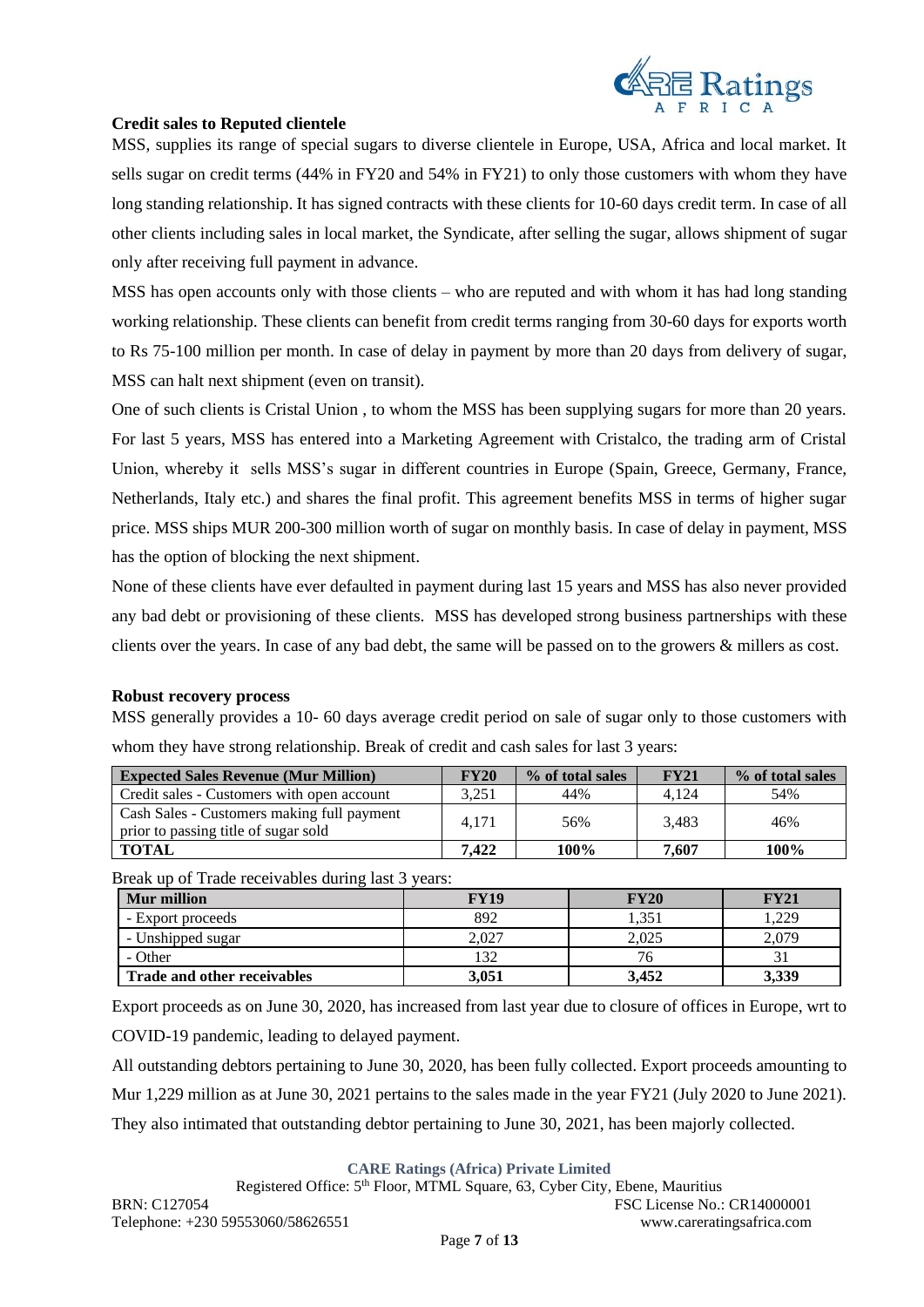

As of June 30, 2020, trade receivables of MUR 193 million for the syndicate (2019: Mur 18 million) were past due but not impaired. The management stated that delay in receipt of the same was due to closure of offices due to COVID-19 pandemic.

#### **Onboarding new clients only on cash basis**

MSS is now diversifying its clients base with entry to new markets like Regional Market and Asian Market (China & India). While MSS assess the credit quality of the customer before accepting the client as new customer, it follows a strict policy for sale to new clients - where the customer are required the make the payment in full either before the shipment against faxed documents or provide a letter of credit or collection bill negotiated through local banks.

### **Strong Liquidity**

MSS has a fixed payment structure for all the sugar producers. MSS release funds to growers & planters through a two-step price payment mechanism during the year (mentioned above).

MSS has MUR 6,300 million of sanctioned overdraft and committed money market lines from Banks in Mauritius and MUR 1,451 million of uncommitted money market lines from banks in Mauritius. These banking facilities are in MUR/USD/Euro. Month wise average and maximum utilization is as under:

| <b>Months</b>      | <b>Committed</b><br><b>Facility</b> | Avg. utilisation<br><b>Mur Million</b> | Avg. utilisation<br>$\frac{9}{6}$ | <b>Max utilisation</b><br><b>Mur Million</b> | Max. utilisation<br>$($ %) |
|--------------------|-------------------------------------|----------------------------------------|-----------------------------------|----------------------------------------------|----------------------------|
| Aug- $20$          | 6.300                               | 2.439                                  | 39%                               | 3,139                                        | 50%                        |
| $Sep-20$           | 6,300                               | 2,491                                  | 40%                               | 3,291                                        | 52%                        |
| $Oct-20$           | 6,300                               | 3,038                                  | 48%                               | 3,938                                        | 63%                        |
| $Nov-20$           | 6,300                               | 3,122                                  | 50%                               | 3,722                                        | 59%                        |
| $Dec-20$           | 6.300                               | 3,220                                  | 51%                               | 4,020                                        | 64%                        |
| $Jan-21$           | 6,300                               | 2,602                                  | 41%                               | 3,302                                        | 52%                        |
| $Feb-21$           | 6.300                               | 2,705                                  | 43%                               | 3.405                                        | 54%                        |
| $Mar-21$           | 6,300                               | 2,385                                  | 38%                               | 2,985                                        | 47%                        |
| Apr-21             | 6.300                               | 1,952                                  | 31%                               | 2,552                                        | 41%                        |
| $May-21$           | 6,300                               | 2,724                                  | 43%                               | 3,524                                        | 56%                        |
| $Jun-21$           | 6,300                               | 2,081                                  | 33%                               | 2,781                                        | 44%                        |
| $Jul-21$           | 6300                                | 2,600                                  | 41%                               | 3,000                                        | 56%                        |
| <b>Utilisation</b> |                                     |                                        | 41%                               |                                              | 52%                        |

#### **Efficient hedging mechanism**

Around 95% of the revenue are from the export of sugar. Exports are mainly denominated in EUR and USD. MSS has established practice of hedging its foreign currency receipts to mitigate the risks and volatility inherent in the currency market.

The Forex Management Committee manages the foreign exchange risk by monitoring the concentration and timing of trade receivables by type of currencies. To manage its foreign exchange risk arising from future commercial transactions, and recognized assets and liabilities, MSS use foreign exchange forward contracts and has foreign currency bank accounts which are transacted with commercial banks.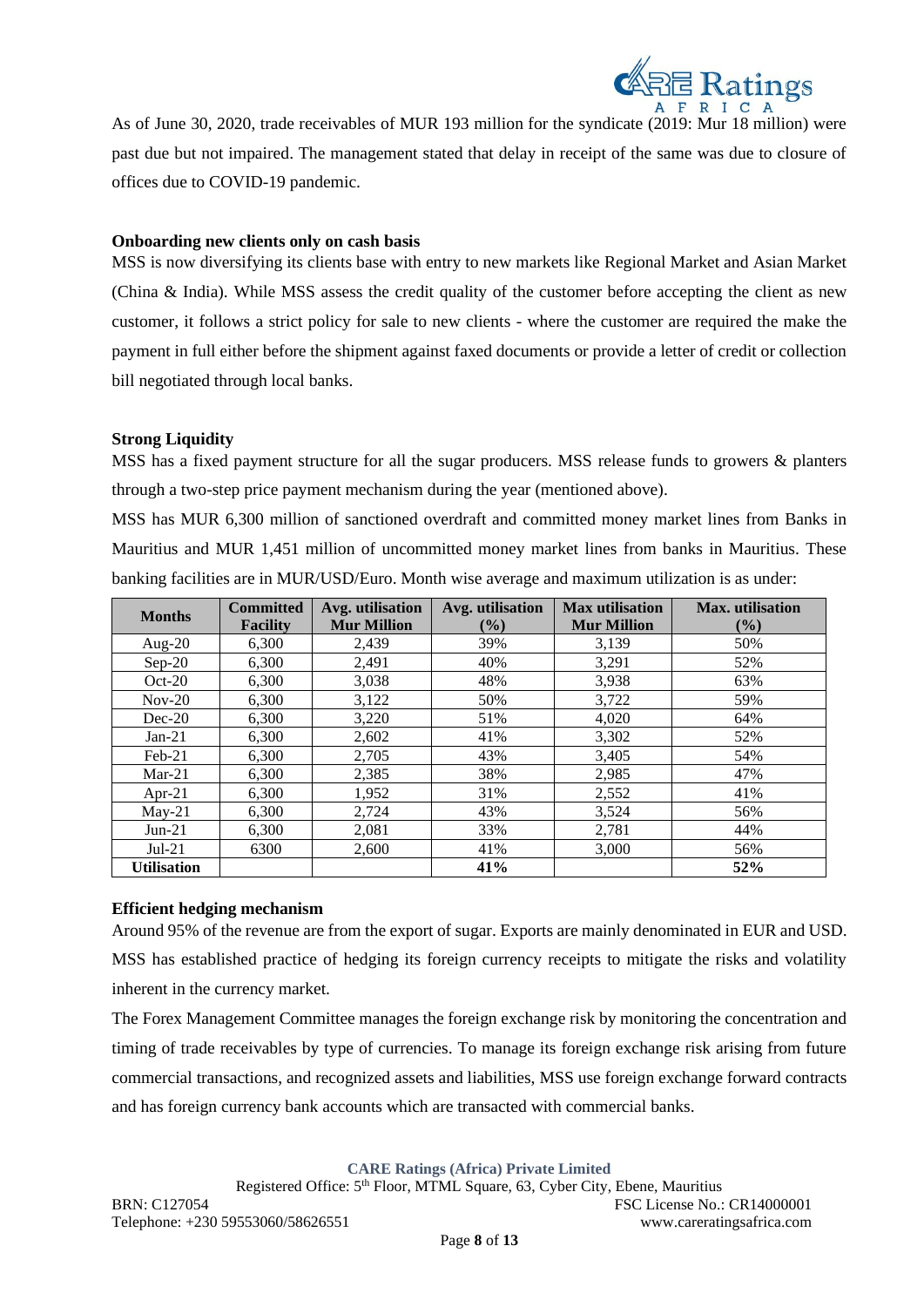

During last 2 years MSS has been opted for forward covers to cover the risk of volatility in forex. The premium paid to cover the forex risk is included in finance cost. In July 2021, MSS has taken 6 months forex cover to hedge all its forex receivables.

#### **Sugar Industry - Mauritius and International market**

Mauritius is famous for its Specialty Sugar (SS), which is in huge demand in Europe and US market. MSS also imports raw sugar for processes into White Refined Sugar. The imported raw sugar is blended with the Mauritian raw sugar to produce White Refined sugar which is then supplied to the local and international market

#### **Sugar Production and sales**

Performance of the Mauritian Sugar Industry for past five years:

| Year    | <b>Hectares</b><br>of land | Cane<br><b>Crushed</b><br>(tons) | <b>Sugar</b><br><b>Produced</b><br>(tons) | <b>Total</b><br><b>Disposable</b><br>sugar $(tons)$ # | <b>Domestic</b><br>Sales of sugar<br>(tons) | <b>International</b><br>Sales of sugar<br>(tons) | <b>Total sales</b><br>$(internal +$<br>local) | <b>Price per</b><br>ton of sugar<br>(MUR/tons) |
|---------|----------------------------|----------------------------------|-------------------------------------------|-------------------------------------------------------|---------------------------------------------|--------------------------------------------------|-----------------------------------------------|------------------------------------------------|
| 2015/16 | 52,408                     | 4,009,232                        | 366,070                                   | 471,346                                               | 17,741                                      | 430,583                                          | 448,324                                       | 13,166.37                                      |
| 2016/17 | 51,477                     | 3,795,619                        | 386,277                                   | 527,240                                               | 33.127                                      | 460.018                                          | 493.145                                       | 15,571.50                                      |
| 2017/18 | 49,974                     | 3,713,331                        | 355,213                                   | 421,529                                               | 18,003                                      | 345,209                                          | 363,212                                       | 10,716.64                                      |
| 2018/19 | 47,678                     | 3,154,516                        | 323,406                                   | 411.583                                               | 16.080                                      | 365,722                                          | 381,802                                       | 8,685.60                                       |
| 2019/20 | 45,054                     | 3,405,250                        | 331,105                                   | 394,335                                               | 11.326                                      | 353,227                                          | 364.553                                       | 11,383.65                                      |
| 2020/21 | 43,711                     | 2,619,014                        | 270,875                                   | 403,233                                               | 15.246                                      | 356,616                                          | 371,862                                       | 14.062.00                                      |

*#Total disposable sugar comprises of the present year crop outturn added to carry over stocks from the previous year and the imported raw sugar feedstock during the year.* 

#### **Sugar price in Mauritius for last 10 years till 2019-20**

Between the years 2007-2017, sugar prices were relatively high ranging between MUR 13,000 -18,000. The highest sugar price was recorded in 2007-08 at MUR 18,620 per tons. FY18-19 recorded the lowest price of sugar at MUR 8,700 per tons. Government of Mauritius (through Sugar Insurance Fund Board) came up with several measures and financial assistance to the cane growers to encourage sugar production.

Sugar sales for the 2019-20 crop took place under improved market conditions, after two consecutive years of direly depressed prices. As world supply (falling from 176 M mt in 2018-19 to 172 M mt in 2019-20) fell short of demand in 2019-20, the deficit was estimated by the International Sugar Organization (ISO) in September 2019 at 4.76 M tons for the October 2019 – September 2020 campaign, compared with global surpluses of 8.49 M mt in 2017-18 and 1.81 M mt in 2018-19 campaign. The estimated deficit increased during the year and was estimated at 9.44 M mt in February 2020. Since then, the prices have started improving in the world market. In the EU market, beet sugar production already decreased to 17.63 M mt in 2018 from 21.32 M mt in 2017 mainly due to unfavourable weather conditions and stock supplies became less abundant. A second consecutive year of subdued production, estimated at

| <b>Crop Years</b> | <b>Sugar Price</b><br>(MUR/tons) |
|-------------------|----------------------------------|
| 2007-08           | 18,620.15                        |
| 2008-09           | 17,427.30                        |
| 2009-10           | 14,612.03                        |
| 2010-11           | 13,535.72                        |
| 2011-12           | 16,020.16                        |
| 2012-13           | 17,573.32                        |
| 2013-14           | 15,829.86                        |
| 2014-15           | 12,693.50                        |
| 2015-16           | 13,166.37                        |
| 2016-17           | 15,571.50                        |
| 2017-18           | 10,716.64                        |
| 2018-19           | 8,685.60                         |
| 2019-20           | 11,383.65                        |
| 2020-21           | 14,062.00                        |

**CARE Ratings (Africa) Private Limited** Registered Office: 5<sup>th</sup> Floor, MTML Square, 63, Cyber City, Ebene, Mauritius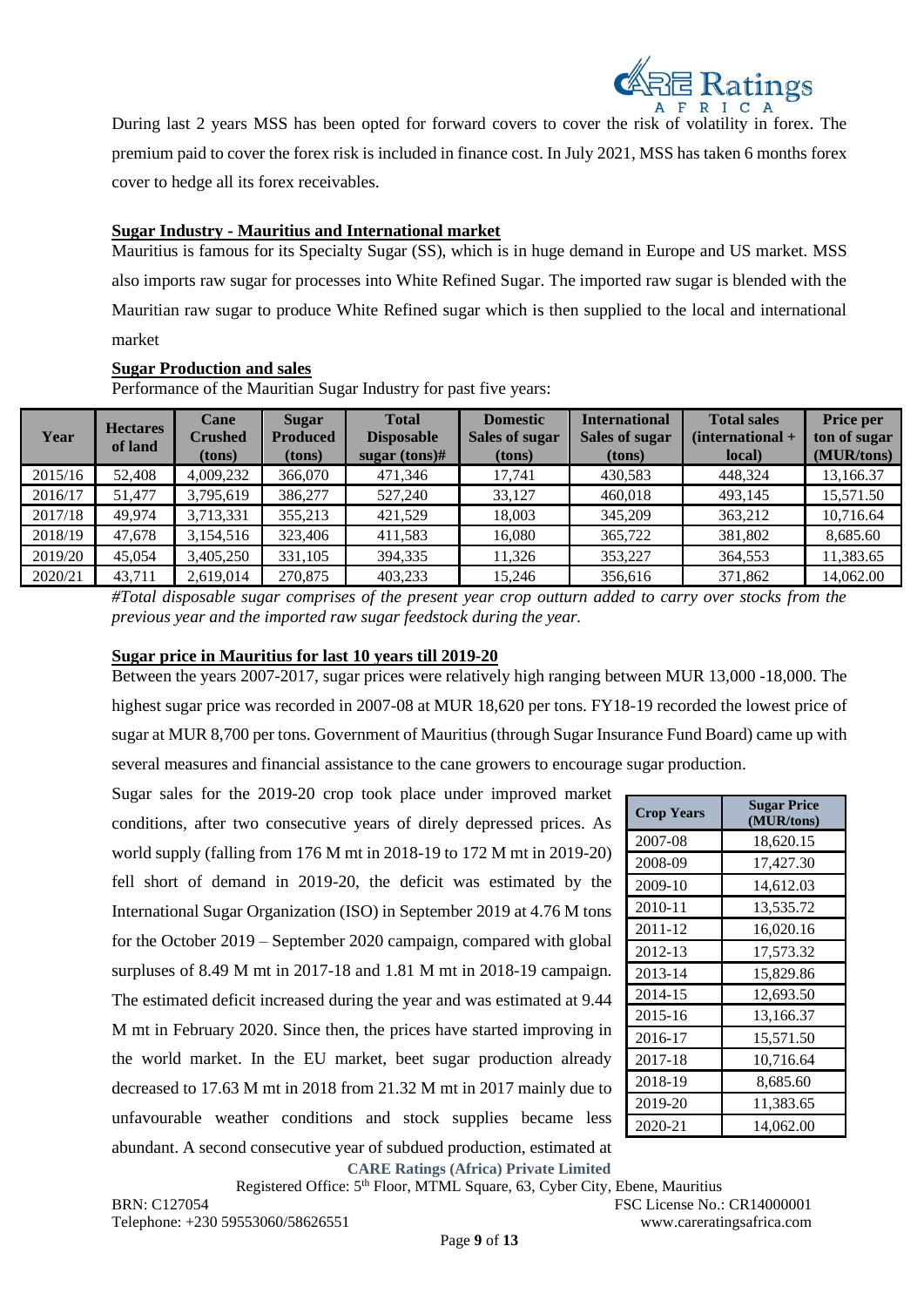

17.36 M mt in 2019, because of weather and 9% overall decline in acreage under beet cultivation, increased pressure on stocks, and consequently market prices. This pushed up the average price of white sugar prevailing in the EU market compared to the global prices in 2019-20. Accordingly, Sugar prices for the 2019-20 crop was higher as compared to the last two years. The final sugar price communicated by the MSS for 2019-20 crop in June 2020 was MUR 11,383.65 per ton (i.e. an increase of 31% compared to the previous year – MUR 8,685.60 per ton) which increased to Mur 14,062 per ton for FY21. Sugar Price in E.U. for last 3 years till April 2021



### **International Sugar Industry**

**Sugar producers:** -The major sugar producers in the world are Brazil, India, Europe, Thailand, China, United States, Mexico, Australia, Pakistan and Russia.

**Sugar Importers:** - The main importers of sugar are the European Union, United States, Russia, UAE, Indonesia, Iran, South Korea, Japan, Malaysia, Canada and China (which are all potential/existing clients for Mauritius sugar producers).

**Cane Industry:** - The cane industry is cyclical in nature and a typically a cycle normally lasts 3-5 years. There will be years of surpluses and years of shortages and the cane industry is fully supply-driven. During the years of excessive sugar on the market, price falls leading to a decrease in profitability for sugar producers. The producers in turn resort to cultivation of other crops until level of stock of sugar stabilizes in the market and the price of sugar increases again. This cycle continues. These fluctuations and fall in prices of sugar on the international market result from the abolition of sugar quotas. This has badly affected performance and operation of sugar producers for the past years.

Many countries including Brazil, the leader in sugar production has reduced its production capacity and shifted towards ethanol production. Brazil has faced financial problems for several years and the government has been providing support to ethanol production rather than sugarcane. As such, sugarcane production decreased by around 50% from the switch to ethanol production. Decrease in cane production in Thailand is due to the Thai government who has banned burning of sugar cane field and a weak monsoon rainfall while India was impacted by floods. Production in Australia decreased due to the bushfires destroying the cane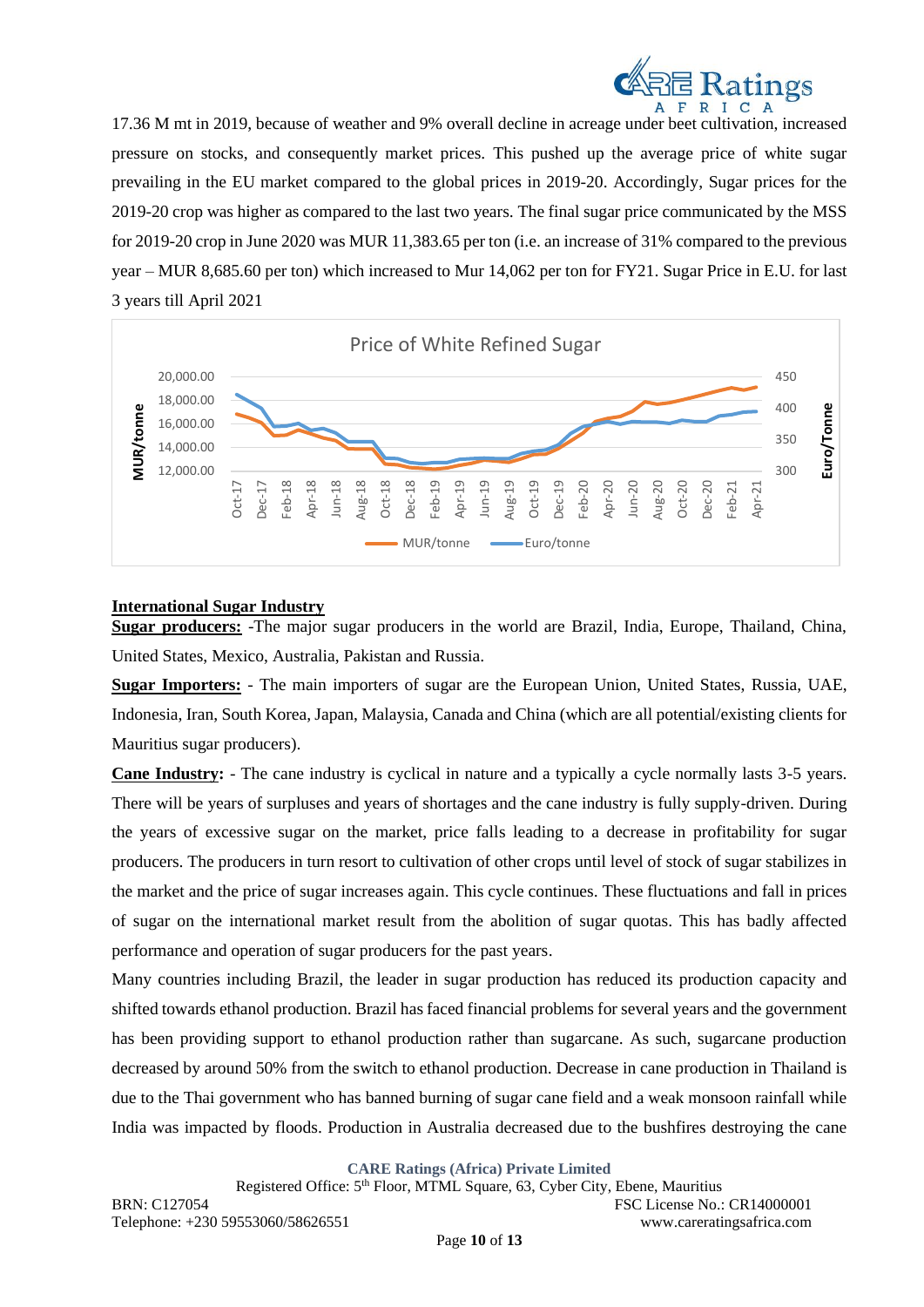

fields. US (Central and North America) witnessed bad weather conditions which impacted sugarcane production (leading to decrease in production).

**Beet Sugar Industry**: -An alternative to cane sugar is beet sugar (due to high sucrose content in beet plants). Cane sugar accounts for 86% of the world sugar market and the remaining 14% is beet sugar. Beet sugar gained popularity since it is considered as a healthier alternative as compared to cane sugar (it contains a number of nutrients and vitamins) and it is also used in ethanol production. The European Union is the largest producer of beet sugar in the world due to the suitability of the climate. They produce 50% of the beet sugar consumed in the world. The cane industry is still advantageous compared to the beet industry for a number of reasons:

- $\checkmark$  European sugar market is subject to production quotas and fixing of minimum price for beet. After the abolition of production quotas in October 2017, there was an over-stock of beet sugar on the market which contributed to the decrease in demand for cane sugar (impacting Mauritius sugar industry). However, with the current decrease (actual production of 17 million tonnes compared to expected production of 18 million tonnes) in beet sugar production for year 2019-2020 due to heavy rainfall and lower sugar yield, this will lead to an increase in demand for cane sugar.
- $\checkmark$  Beet industry has limited length of their processing season which impacts the cost competitiveness of beet factories. The production costs of beet sugar are also higher than that of cane sugar.
- $\checkmark$  Flavor and caramelization of cane sugar is superior to beet sugar. Producers of chocolate and champagne prefer cane sugar to beet sugar. The use of beet sugar is limited.

Thus, beet sugar is regarded as less competitive and costlier than cane sugar. The current market size of beet sugar is USD 4.31 billion and it is expected to reach USD 6.34 billion by 2025 growing at a rate of 5.7% to 6.2% CAGR (Compound Annual Growth Rate) between 2020 and 2025 (source: Marketdata forecast). The global cane sugar market is expected to grow at a CAGR of 6.7% (Source: marketsandresearch.biz) during the forecast period (2020-2025).

#### **Prospects**

MSS's prospects depends on its ability to sale entire sugar procured from the producers in the export market at the maximum price and timely collection of receivables from its open account customers.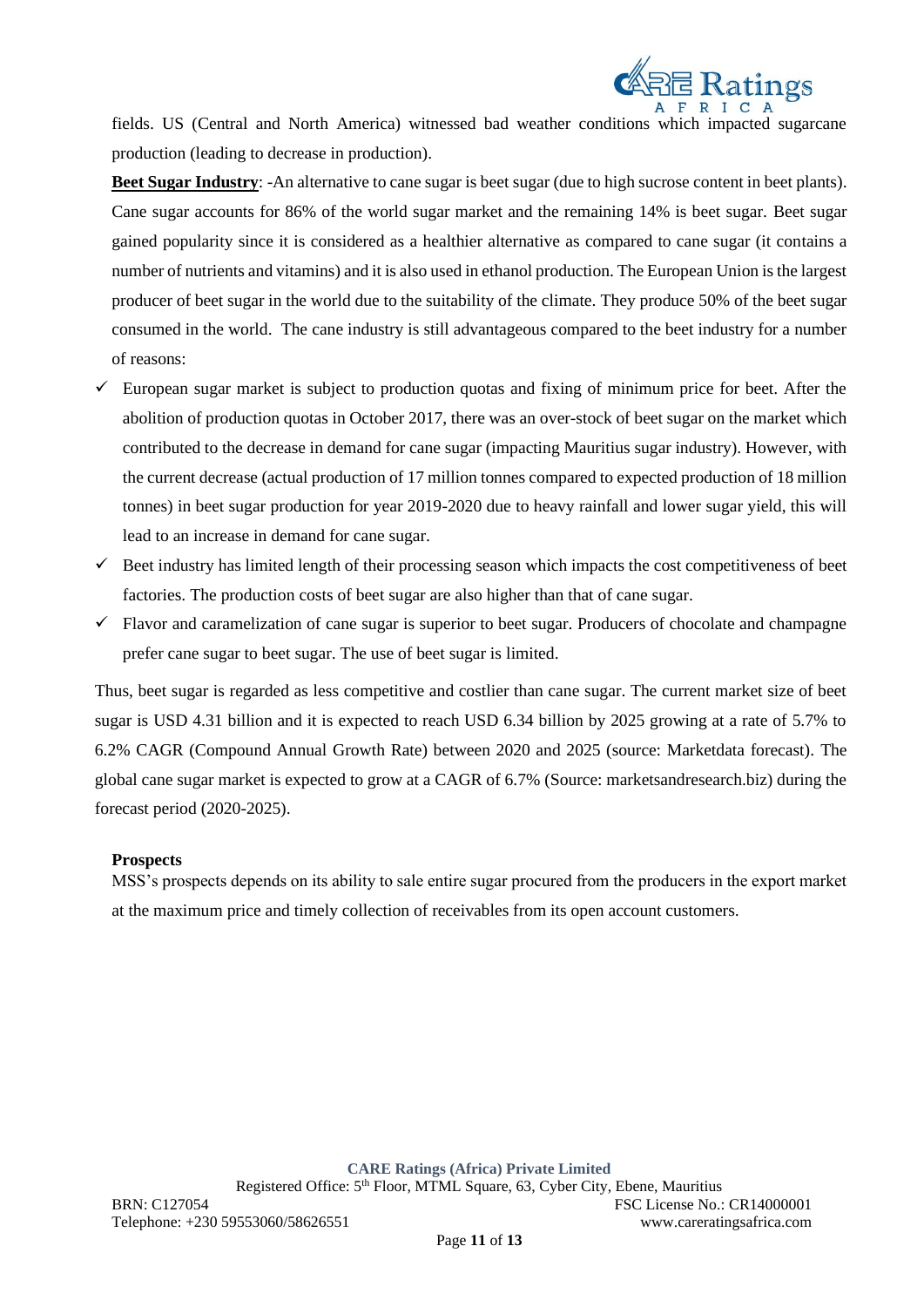|  |        |  |  | <b>ARE</b> Ratings |
|--|--------|--|--|--------------------|
|  | AFRICA |  |  |                    |

| <b>Financial Performance (Standalone)</b>        |                |                |               |          |  |
|--------------------------------------------------|----------------|----------------|---------------|----------|--|
| For the year ended as on                         | <b>Jun-17</b>  | $Jun-18$       | <b>Jun-19</b> | $Jun-20$ |  |
|                                                  |                | <b>Audited</b> |               |          |  |
| <b>Total Income</b>                              | 10,714         | 7,194          | 6,171         | 7,468    |  |
| Revenue from sale of sugar                       | 10,663         | 7,178          | 6,140         | 7,422    |  |
| Other Income - Insurance claim & Interest Income | 52             | 16             | 31            | 46       |  |
| <b>EBIDTA</b>                                    | 5,758          | 4,176          | 2,966         | 4,069    |  |
| Depreciation                                     | $\overline{4}$ | 6              | 6             | 6        |  |
| <b>EBIT</b>                                      | 5,753          | 4,170          | 2,960         | 4,063    |  |
| Interest                                         | 98             | 206            | 182           | 211      |  |
| <b>PAT</b>                                       | 6,056          | 3,833          | 2,831         | 3,793    |  |
| Equity share capital                             |                |                |               |          |  |
| Tangible net worth                               | 46             | (136)          | 12            | (67)     |  |
| Total debt                                       | 3,768          | 3,963          | 3,150         | 2,331    |  |
| - Long term debt (Sugar Insurance Fund Board)    |                | 200            | 240           | 180      |  |
| - Short term debt                                | 3,768          | 3,763          | 2,910         | 2,151    |  |
| Trade and other receivables                      | 3,883          | 3,434          | 3,051         | 3,452    |  |
| - Export proceeds                                | 1,740          | 979            | 892           | 1,351    |  |
| - Unshipped sugar                                | 1,965          | 2,293          | 2,027         | 2,025    |  |
| Inventories                                      | 464            | 426            | 219           | 83       |  |
| Cash & Bank balances                             | 247            | 117            | 258           | 283      |  |
| <b>Key Ratios</b>                                |                |                |               |          |  |
| EBIDTA / Total operating income                  | 53.74          | 58.05          | 48.07         | 54.48    |  |
| PAT / Total income                               | 56.53          | 53.29          | 45.90         | 50.79    |  |
| Interest coverage (times)                        | 58.75          | 20.24          | 16.33         | 19.25    |  |
| Current ratio                                    | 1.02           | 0.95           | 0.98          | 0.98     |  |
| Avg. Collection Period (days)                    |                | 68             | 55            | 54       |  |
| Avg. Inventory (days)                            |                | 53             | 36            | 16       |  |
| Avg. Creditors (days)                            |                | $\overline{4}$ | 12            | 57       |  |
| Op. cycle (days)                                 |                | 117            | 79            | 13       |  |

# **Adjustments**

1. Tangible net worth is calculated by netting off intangible assets from total equity.